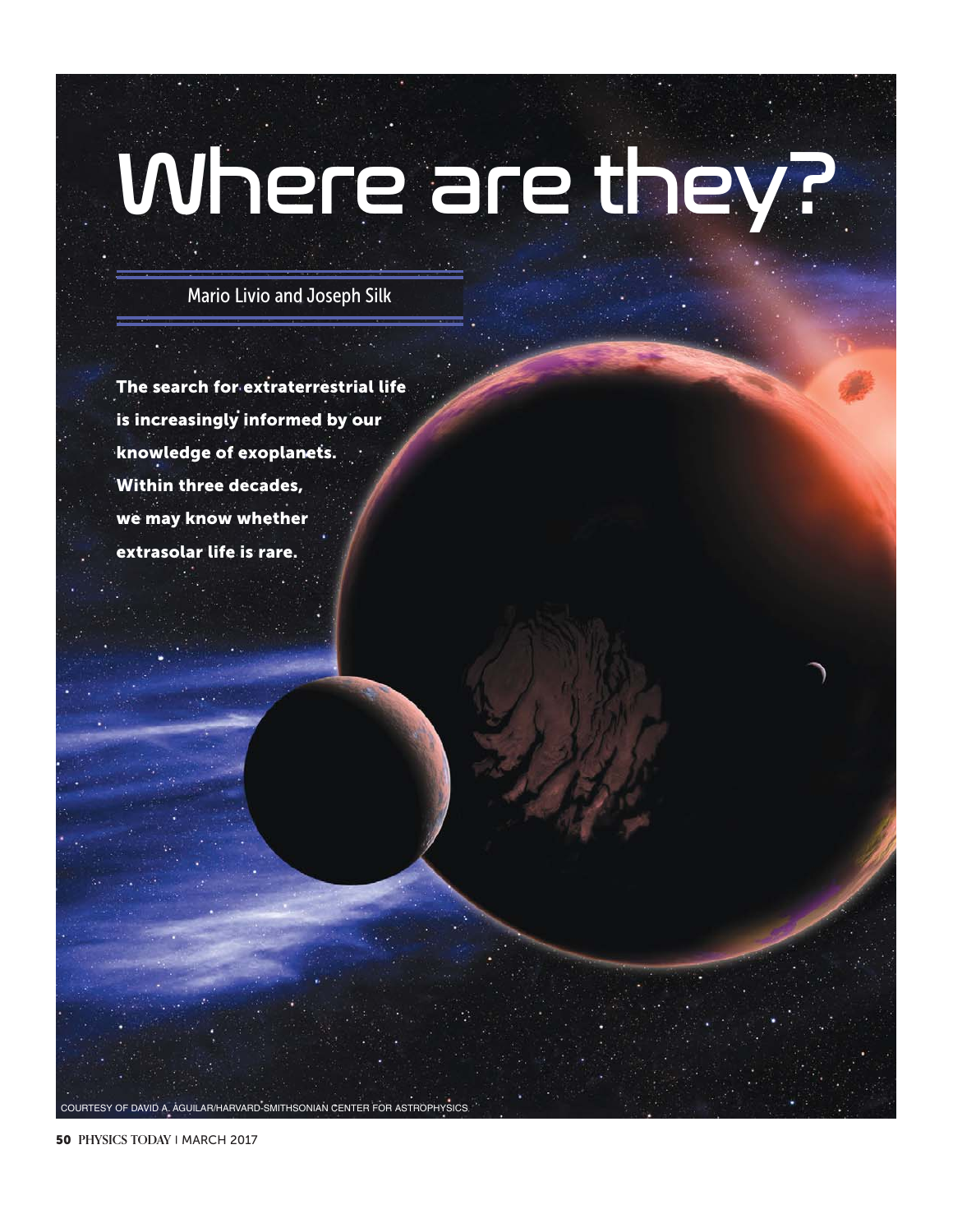**Mario Livio** is an astrophysicist and author. His upcoming book is *Why? What Makes Us Curious* (Simon & Schuster). **Joe Silk** is a professor of astrophysics at the Institute of Astrophysics in Paris, France, and at Johns Hopkins University in Baltimore, Maryland.





The Suring a summer visit to Los<br>Alamos Scientific Laboratory,<br>most likely in 1950, Enrico<br>Fermi is said to have asked<br>the famous titular question<br>of this article. The setting was a luncheon with<br>colleagues Emil Konopinski Alamos Scientific Laboratory, most likely in 1950, Enrico Fermi is said to have asked the famous titular question

of this article. The setting was a luncheon with colleagues Emil Konopinski, Edward Teller, and Herbert York. Konopinski later recalled that on the walk to lunch, the four had bantered about a *New Yorker* cartoon depicting aliens stealing public trash cans from the streets of New York. In the middle of lunch, Fermi suddenly returned to the topic of aliens by asking his question. He was expressing his surprise over the absence of any signs for the existence of other intelligent civilizations in the Milky Way galaxy.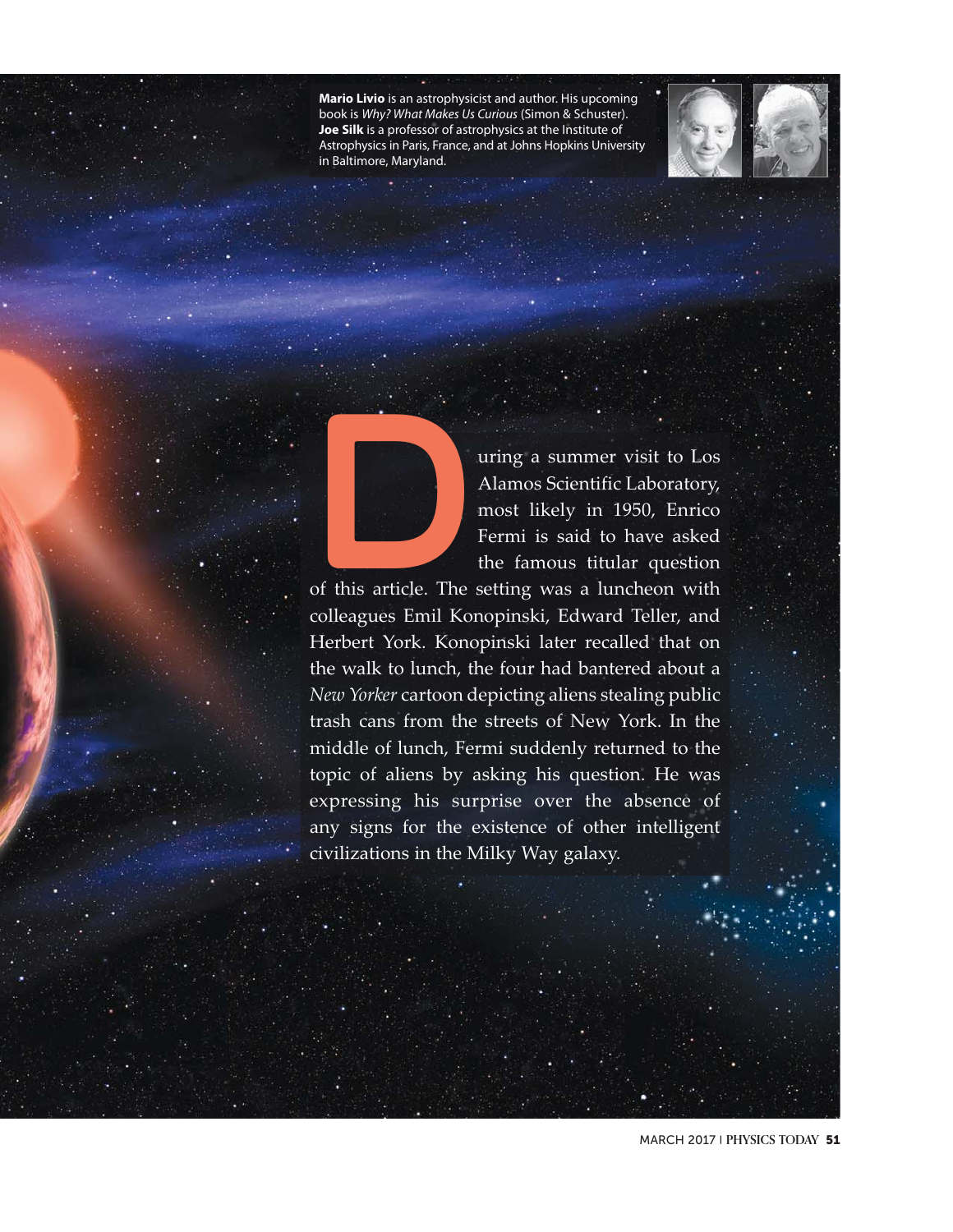

**FIGURE 1. THE HABITABLE ZONE,** that just-right range of orbital distances around a star that can support liquid water on a rocky surface, lies farther out from a star the more massive, and thus hotter, the star is. Depicted are the planets of the solar system and a collection of habitable-zone exoplanets. Also shown are scaled illustrations of the Sun and three M dwarfs, the most common stars in the galaxy. The red lines represent optimistic estimates for the habitable-zone boundaries based on scenarios in which Venus and Mars were habitable in the past. The blue lines are more conservative estimates based on climate models. (Courtesy of Chester Harman.)

Fermi estimated that for any reasonable set of assumptions, a technological civilization would have reached every corner of the entire Milky Way within a time much shorter than the age of the solar system. Although many potential resolutions to the so-called Fermi paradox have been suggested over the years—the first detailed examination was by astrophysicist Michael Hart in 1975—SETI researchers still have not reached consensus on which one, if any, is correct. Nonetheless, the question of whether we are alone in the Milky Way, or in the universe at large, remains one of the most intriguing questions facing modern humans.

The emergence, evolution, and survivability of extrasolar life, if any exists, involves enormous uncertainties. Despite remarkable progress toward producing life in the lab in recent years, the precise origin of life—the dramatic transformation from chemistry to biology—remains a mystery.

Similarly, even though Darwinian evolution has proven to be an enormously successful paradigm for understanding the diversity of life on Earth, the fact that we have no other examples makes it nearly impossible to say how life might evolve elsewhere. That is true particularly in view of the potentially important play of serendipity throughout the history of life on Earth. For example, Earth is blessed with a relatively large moon that has stabilized the climate. The asteroid belt, on one hand, may have helped to seed life and, on the other, may have been responsible for mass extinctions. Even the location of our solar system—within a minor spur off one of the two main arms of the galaxy, relatively far from the galactic center—has shielded it from the potentially sterilizing effects of gamma-ray bursts.

Given those uncertainties, we attempt in this article to briefly review potential life signatures and future plans to find them; to identify the most generic, remotely detectable signatures of an alien life, both simple and intelligent; and to examine the expected effectiveness of various search strategies.

The topic of extrasolar life and how to detect it has become particularly timely. Observations, primarily with the *Kepler* orbiter, suggest that the Milky Way contains no fewer than about one Earth-size habitable-zone planet for every six M dwarfs, the coolest of the red dwarf stars.<sup>1</sup> The habitable zone is that "Goldilocks" region around a star in which liquid water can exist on a planet's rocky surface provided the atmosphere is sufficiently thick. That amounts to more than a billion such planets in our galaxy.

Astrophysicist Adam Frank and astrobiologist Woodruff Sullivan III recently used the *Kepler* statistics on exoplanets to evaluate the prospect that humanity is the only technological civilization to have ever existed in the universe.<sup>2</sup> For that to be true, they concluded, the probability that a habitable-zone planet develops a technological species must be less than 10<sup>-22</sup>, or one in the expected number of rocky, habitable-zone planets in the observable universe.

The La Silla Observatory in Chile is home to the High Accuracy Radial Velocity Planet Searcher spectrograph. It recently revealed that a planet at least 1.3 times the mass of Earth orbits in the habitable zone of the M dwarf Proxima Centauri.<sup>3</sup> At a distance of 4.2 light-years, Proxima Centauri is the Sun's closest stellar neighbor. Because it has a mass of only 0.12 solar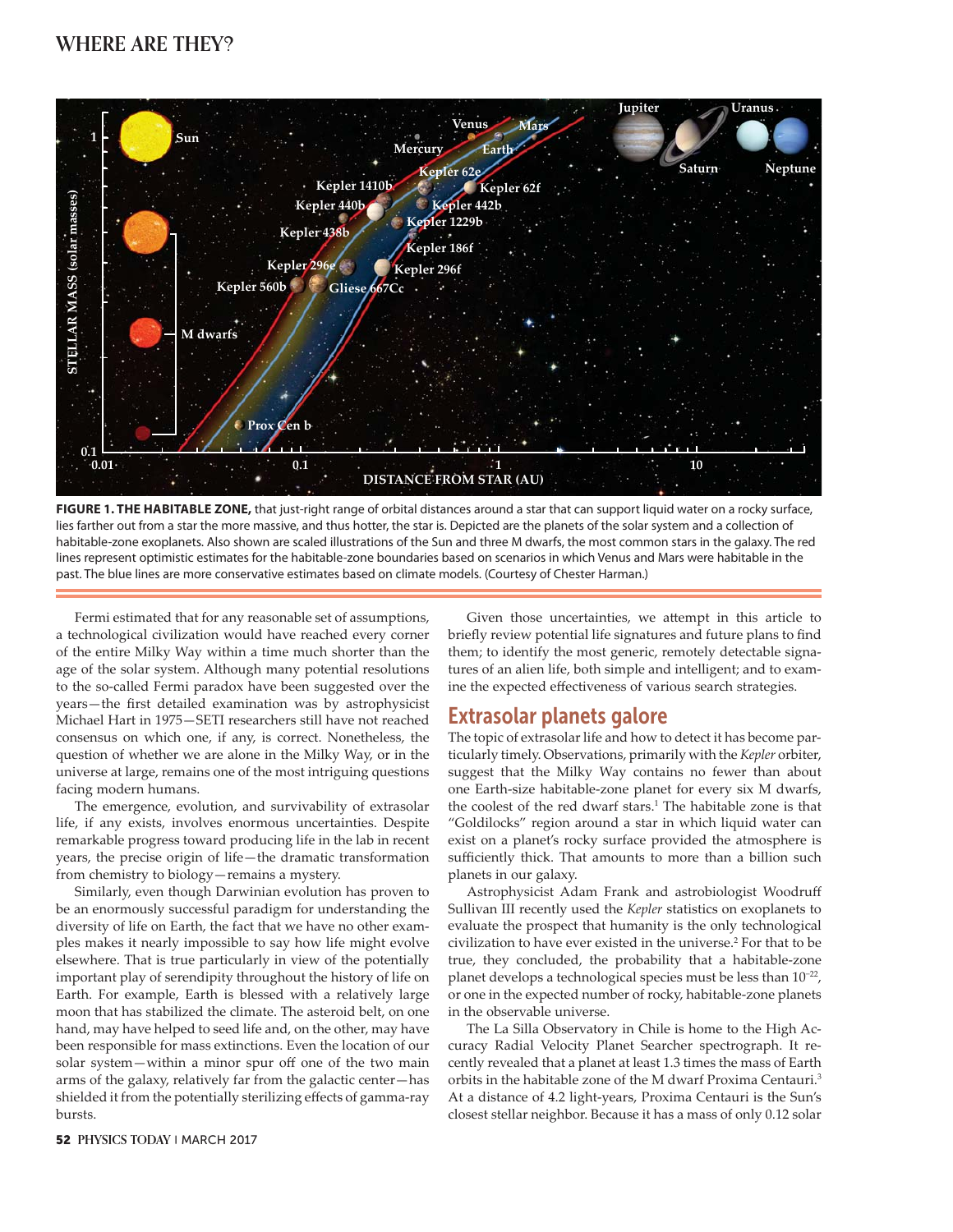masses and has a luminosity that is only 0.17% of the solar luminosity, Proxima Centauri has a much closer habitable zone than does the Sun (see figure 1). The newly discovered planet completes one orbit in 11.2 days; despite its proximity to its star, it receives an energy flux that is only about 70% of what Earth receives from the Sun.

Searches for life focus on Sun-like and smaller stars because the vast majority of stars are smaller than the Sun: M dwarfs comprise some 70% of all stars in the Milky Way, and a large fraction of them harbor planets. Also, more massive stars have shorter lifetimes and emit intense UV radiation. Both factors make them less hospitable as energy sources for biochemical processes that may require billions of years to unfold and take effect. Stars more massive than about three times the mass of the Sun, for instance, will likely burn out before life has time to emerge and evolve.

In contrast, M dwarfs are more common and live much longer. As an added bonus, planets orbiting in their habitable zones are easier to detect, because M dwarfs are both smaller in size and mass and are less luminous. Consequently, planets can induce a larger reflex motion, the wobble in a star's position as it moves about the star–planet center of mass. Additionally, planets can block a larger fraction of starlight during transits, and the transit probability is higher.

One should note, though, that many red dwarfs exhibit significant flaring activity, a hazard made all the more menacing by the fact that their habitable zones place potentially lifebearing planets close to the stars. Consequently, those planets can experience energetic-particle and x-ray fluxes greatly exceeding terrestrial levels, which may erode atmospheres and create harsh conditions inimical to life. (See PHYSICS TODAY, February 2017, page 24.)

Ideally, therefore, researchers would like to find a star– planet system just like Sun–Earth—Earth 2.0 as it were because at least we know without a doubt that life emerged here. A program to search for an Earth twin does not guarantee success in finding extrasolar life, but at least it should substantially increase the odds.

Nevertheless, a recent comprehensive examination of the habitability of planets orbiting M dwarf stars concluded that some features of their stellar and planetary environments could confer advantages. For example, synchronous rotation could improve habitable conditions on planets orbiting at the inner edge of the habitable zone. Planets orbiting M dwarfs are also predicted to be more resistant to global glaciation. Therefore, such planets, which are the most numerous and relatively easy to detect, should also definitely be high-priority targets in the search for extrasolar life.<sup>4</sup>

The insistence on the existence of liquid water is again somewhat Earth-centric, but water does have a few special characteristics. It is an excellent solvent; it is less dense as a solid than as a liquid; it is amphoteric, which means it can become an acid or a base by donating or accepting a positive hydrogen ion; and it is abundant across the universe.

Some form of liquid solvent is undoubtedly necessary if chemicals are to be transported into and out of cells and if molecules are to come into contact with one another to form longchained organic ingredients. A liquid environment would also protect those organic compounds from UV radiation. However, it is not entirely clear whether only water can play that role.

The search for extrasolar life has recently received two significant boosts: Breakthrough Listen, a decade-long \$100 million project aimed at searching for nonnatural transmissions in the bandwidth from 100 MHz to 50 GHz, and Breakthrough Starshot, whose goal is to send a fleet of tiny probes to *α* Centauri, the star system nearest the Sun. The recent discovery of an Earth-size planet around Proxima Centauri, one of the three stars in the system, clearly gives extra impetus to Breakthrough **Starshot** 

One of the stated goals of China's Five-Hundred-Meter Aperture Spherical Radio Telescope, the world's largest filledin, single-dish radio telescope, is to join the hunt for potential extraterrestrial communications. That's despite the fact that it can access only a limited fraction of the sky. Its construction was completed in July 2016, and the telescope, shown in figure 2, started its commissioning phase in September 2016.

If life can indeed evolve around long-lived, low-mass stars, it may be that the probability for life to exist elsewhere in the universe will be highest some trillions of years from now. Nonetheless, simple life appeared on Earth almost as soon as it cooled sufficiently to support complex and persistent organic chemistry, a crucial precursor to the first water-based organisms. In fact, a recent proposal argues that the cosmic habitable epoch may have started as early as a few tens of millions of years after the Big Bang, after the death of the very first stars.<sup>5</sup>

To be detectable from a distance, life has to evolve to the point where it so dominates the planetary surface chemistry that it significantly alters the atmosphere. Only then will life give itself away through chemical biosignatures that can in principle be detected remotely.<sup>6</sup> Earth itself would probably not have been detectable as a life-bearing planet during the first billion or so years of its existence. Oxygen became an important atmospheric constituent due entirely to life processes but it built up slowly. Any oxygen produced by early organisms first went into oxidizing rocks. Only after the oxidizable rocks became saturated did free oxygen start to enrich the atmosphere.

The evolution of intelligent life involves many more open questions. What are the geochemical constraints on the evolution of complex life? On what time scales do those constraints operate? Is there, as it seems, an impetus toward biological complexification? Are there any evolutionary bottlenecks that make it extremely hard to make the transition to intelligence? Do existential factors limit the likely life span of intelligent life? (Some of those questions are addressed in Charles Cockell's article, "The laws of life," which starts on page 42.)

On Earth, for example, it took 3 billion years for the most basic multicellular life-forms to appear. It took another billion and a half years and an entire series of contingencies, such as plate tectonics and asteroid impacts, to evolve a species capable of rudimentary interstellar communication through radio reception and transmission. We don't know to what extent those time scales reveal any meaningful constraints on the emergence of complex, intelligent life. Nevertheless, they do demonstrate the importance of first establishing whether planetary systems older than the solar system and able to maintain a biosphere are common in the Milky Way. Realistically, nearfuture searches for extrasolar life will concentrate, after all, on our galaxy.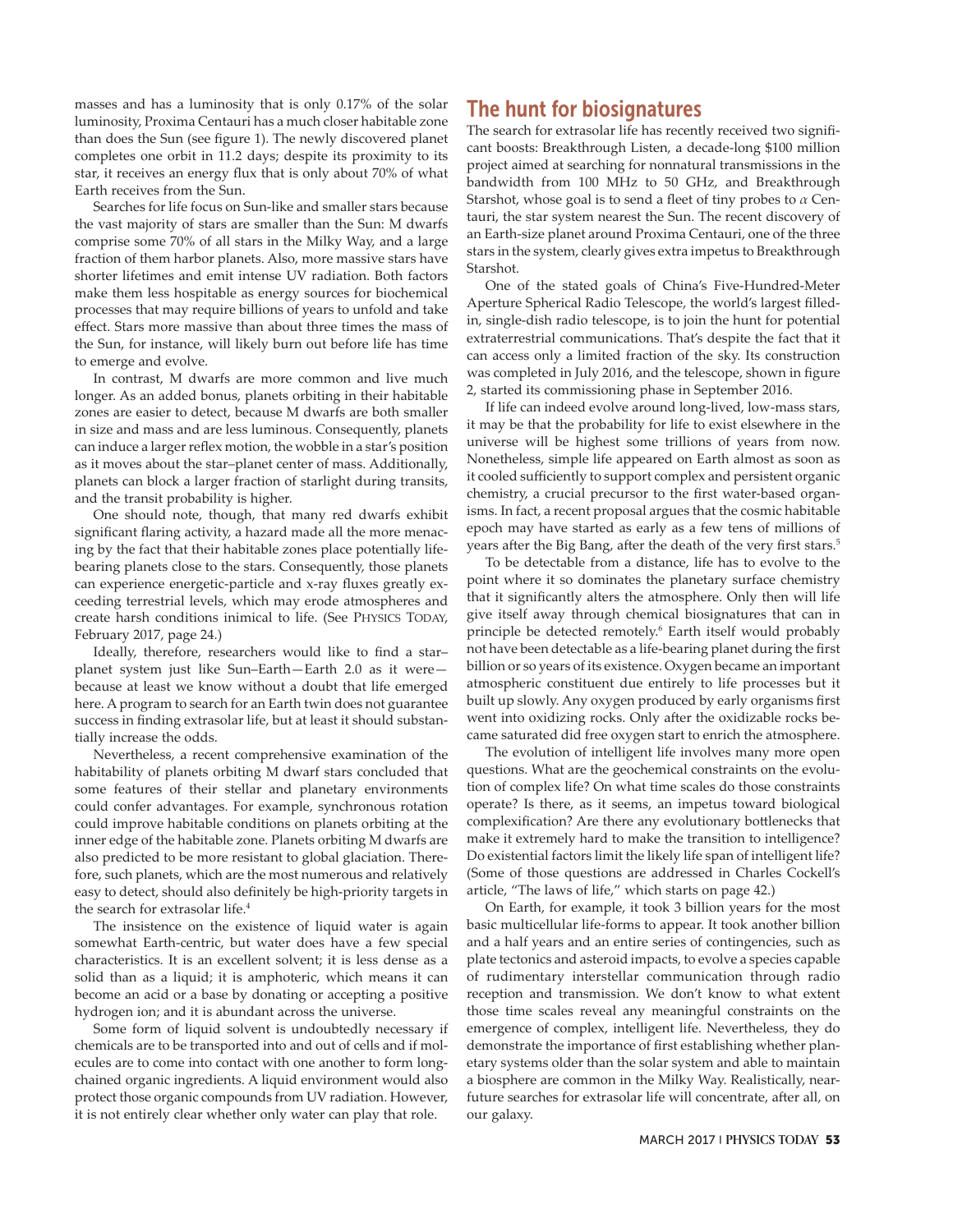

**FIGURE 2. THE WORLD'S LARGEST** filled-in, single-dish radio telescope, the Five-Hundred-Meter Aperture Spherical Radio Telescope in Guizhou Province, China, entered its commissioning phase last September. Despite the telescope's fixed gaze on a relatively small patch of the sky, the National Astronomical Observatory of China plans to use it to search for potential signals from intelligent life beyond Earth.

The current age of the solar system is about half the age of our galaxy's disk and also half of the Sun's predicted lifetime. We therefore might expect that roughly one-half of the stars in our galactic disk are older than the Sun. That figure by itself, however, is insufficient to judge how commonplace old, biosphere-capable planets are. We need to consider the predicted life span of the biosphere, and not just the lifetime of the host star. Atmospheric scientist Ken Caldeira and geoscientist James Kasting showed that Earth's biosphere will survive for another billion years or so;<sup>7</sup> then Earth will lose all its water within an additional billion years. Both effects are due to the increasing luminosity of the evolving Sun.

The good news is that those limiting effects do not directly apply to M dwarfs, which evolve extraordinarily slowly. For example, the main-sequence lifetime of a star with a mass one-tenth that of the Sun is about 2 trillion years. However, life-hosting planets would still be contingent on geophysical lifetimes because they must be capable of geochemical cycling. For example, the carbon cycle, the movement of carbon from atmosphere to land and oceans and back, plays a large part in determining a planet's temperature.

Intriguingly, a recent examination of cosmic planetformation history concluded that the solar system formed close to the median age for existing giant planets in the Milky Way. Consequently, about 80% of the currently existing Earth-

**54 PHYSICS TODAY** | MARCH 2017

like planets may have been born before the time of Earth's formation.8

# The near future

Which detectable biosignature may be considered the most reliable indicator of life on a sufficiently old, rocky planet in the habitable zone of its star? No single biosignature would be absolutely compelling, but an atmosphere that is rich in oxygen say at a level of a few tens of percent—would probably be the most promising target initially. Figure 3 compares a simulated O<sub>2</sub> transmission signal for a hypothetical Earth-like planet transiting an M dwarf star with the carbon monoxide spectrum detected for the extrasolar giant planet *τ* Boötis b.

Although the splitting of carbon dioxide by intense UV radiation, the loss of hydrogen from water vapor, and other nonbiological processes can produce oxygen in a planetary atmosphere, only under rare circumstances would they create the high levels of stable oxygen enrichment characteristic of biological activity. Nevertheless, oxygen alone is not definitive evidence for life. Simultaneous detection of oxygen with other potential biosignatures, however, could significantly strengthen the case for a life-based origin for the oxygen. For example, the presence of oxygen and methane together could indicate the kind of extreme thermochemical disequilibrium generated by life. Such considerations moti-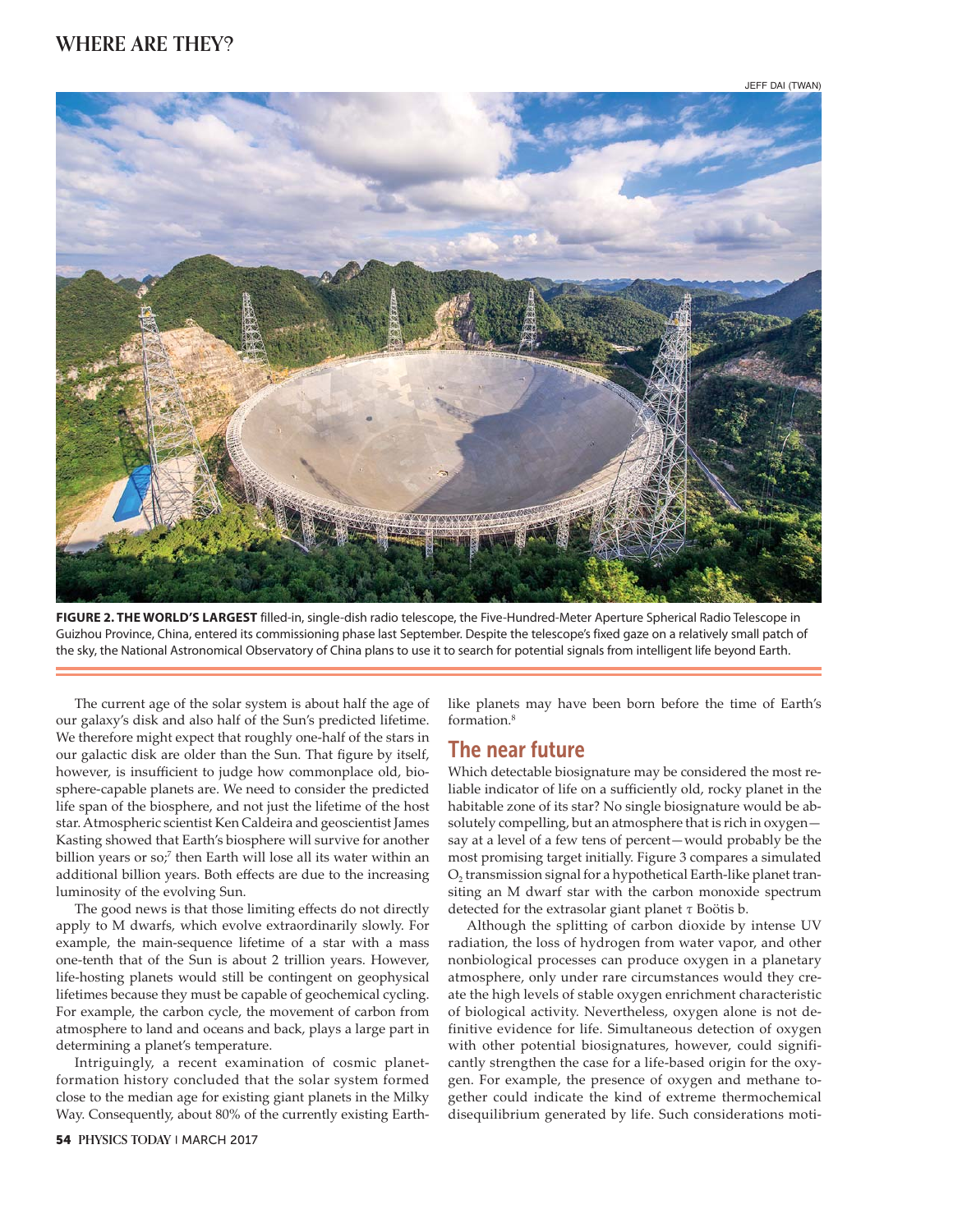

vate spectral observations of extrasolar planets to cover the broadest wavelength range possible.<sup>9</sup>

Consequently, an excellent first step in the quest for extrasolar life in the relatively near future would be to search for planets with atmospheric oxygen in abundance. That could be achieved in principle with a next-generation European Extremely Large Telescope or other large, ground-based arrays of relatively low-cost flux collector tele-

scopes. To perform the search, the telescopes must be equipped with spectrographs whose resolving power  $R = \lambda/\Delta\lambda$  is of the order of 100 000 (Δ*λ* is the smallest wavelength interval that can be distinguished at wavelength *λ*).10 Because the oxygen lines in an exoplanet's spectrum will be slightly Doppler shifted relative to oxygen in Earth's atmosphere, it should be possible, though challenging, to detect them. The detection of methane in the IR would naturally have to follow.

In the even shorter term, several upcoming NASA missions will take a first stab at attempting to detect simple signs of life. The *Transiting Exoplanet Survey Satellite* (*TESS*) is expected to be launched no earlier than December 2017. It will likely identify some half-dozen relatively nearby transiting super-Earths—exoplanets with a mass a few times that of Earth—in the habitable zones of M dwarfs. Those will be prime targets for near-IR atmosphere characterization by the *James Webb Space Telescope* (*JWST*), to be launched in October 2018. Unless simple life is extremely ubiquitous and easily detectable, however, the probability for the *TESS*–*JWST* combination, as powerful as it is, to detect life is not very high.

The *Wide-Field Infrared Survey Telescope* (*WFIRST*), expected to be launched in the mid 2020s, will be equipped with a coronagraph, a telescope attachment that blocks out the direct light from a star. Thus *WFIRST* may be able to directly image a few of the super-Earths. Because imaging measures the planet's reflectance, it probes deep into the planetary atmosphere, and thus further constrains atmospheric parameters. Still, the chances that *WFIRST* will actually detect life are also not high.

What would define success for a space mission in search of life? One would want, if such a mission happens to not detect

**FIGURE 3. ABUNDANT ATMOSPHERIC OXYGEN** is one of the most promising signatures of life on an exoplanet. One way to detect that oxygen is to measure the spectrum of a star with a planet in front and subtract the spectrum of the star alone. **(a)** This simulated  $O<sub>2</sub>$  transmission signal for a hypothetical Earth-like planet transiting an M dwarf star gives cause for optimism. **(b)** The best fit model for the carbon monoxide signal observed for the hot Jupiter-like planet *τ* Boötis b is only three times stronger. (Adapted from ref. 10.)

any biosignatures, to at least place a meaningful constraint on the rarity of extrasolar life. According to simulations, to make a statement such as "remotely detectable life occurs in less than about 10% of Earth-like planets in the habitable zone around Sun-like stars" based on nondetection would require the ability to directly image and characterize the atmospheres of at least three dozen or so exo-Earths. Such a yield, in turn, would necessitate a space

telescope with an aperture exceeding 8.5 m in diameter even under optimistic assumptions about telescope and coronagraph parameters.<sup>11</sup>

The proposed Habitable Exoplanet Imaging Mission, under discussion for the next astronomy and astrophysics decadal survey in 2020, would have to be designed beyond the upper limit of its current specifications to meet that particular requirement. A more ambitious 9- to 12-m aperture UV/optical/IR space telescope, such as the proposed High-Definition Space Telescope (see figure 4), also under discussion for the next decadal survey, would be a natural candidate to achieve either detection of simple life or an interesting constraint on its rarity.

The hunted contributions of the civilization of the hunted contributions of the would ideally like to go beyond simple biosignatures and seek the clearest sign of an alien technological civilization. That could be the unambiguous detection of an informationcontaining, nonnatural signal, most notably via radio transmission or optical/IR laser beaming. Such a detection is the aim of SETI and other similar programs. One interesting argument to make the search more efficient is that we should concentrate on those directions in which mini-eclipses of the Sun by transiting solar-system planets are detectable. Technological civilizations in those directions, the argument goes, are more likely to discover us and attempt communication.

However, the fraction of the Milky Way that has been reached by radio-communication signals from Earth was recently estimated to be only about 1%. To give ourselves better odds for success, we might want to reach about 50% of the suitable planets before expecting a return signal. That puts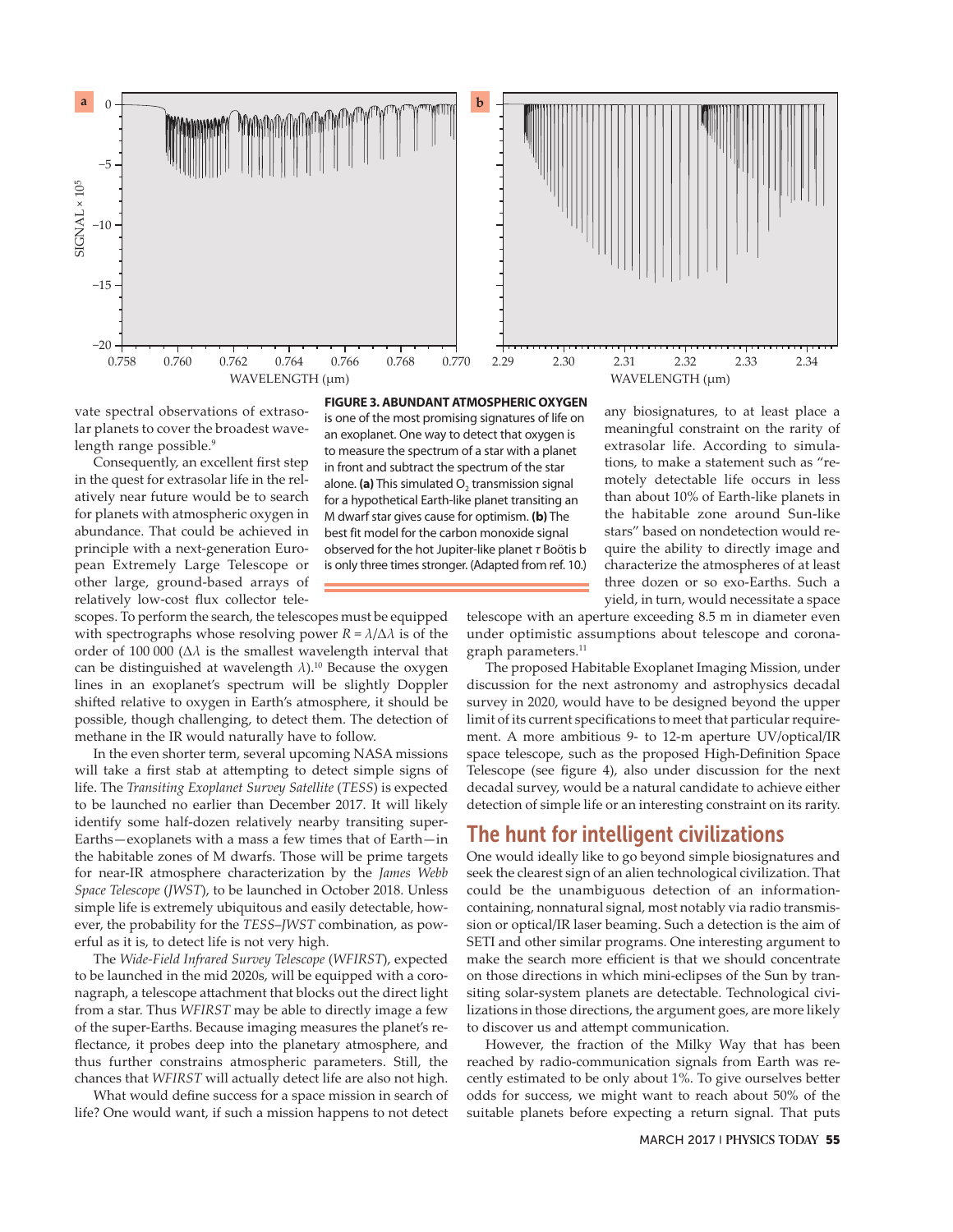**FIGURE 4.** 



(HDST) is to be equipped with an impressive 11.7-m-diameter primary mirror. In comparison, NASA's *James Webb Space Telescope* (*JWST*)—to be launched in 2018 sports a 6.5-m-diameter mirror, and the *Hubble Space Telescope* a meager 2.4-m-diameter mirror. (Courtesy of NASA.)

the more probable time for a reception of a radio signal from another galactic civilization, assuming it exists, some 1500 years into the future.12

Similarly, an argument based on Bayesian reasoning, and the possibility that life will emerge in abundance around lowmass stars trillions of years from now, posits that intelligent life on Earth appeared on the cosmic scene rather early. Granting the argument, the very distant future holds much more promise for interstellar communication.

There is, in addition, a distinct possibility that radio communication might be considered archaic to an advanced lifeform. Its use might have been short-lived in most civilizations, and hence rare over large volumes of our galaxy or the universe.

What might then be a more generic signature? Energy consumption, a hallmark of an advanced civilization, appears to be virtually impossible to conceal. One of the most plausible long-term energy sources available to an advanced technology is starlight. Powerful alien civilizations might build a megastructure known as a Dyson sphere<sup>13</sup> to harvest stellar energy from one star, many stars, or even from an entire galaxy. The other potential long-term energy source is controlled fusion of hydrogen into heavier nuclei. In both cases, waste heat and a detectable mid-IR signature would be an inevitable outcome.

Even with the expected higher-efficiency energy production of such an advanced civilization, the second law of thermodynamics ensures that some processes are irreversible. One concern is that even in the absence of technologically advanced aliens, emission from a circumstellar dust belt might confuse any putative signal. The hope is that a natural signal would be distinguishable spectroscopically.

Other potential signatures of technological civilizations that have been suggested, such as various forms of atmospheric industrial pollution and short-lived radioactive products, are necessarily transitory. Basically, we expect that aliens either learn how to clean up after themselves or they destroy them-

**56 PHYSICS TODAY** | MARCH 2017

selves. Infrared emission, on the other hand, seems almost unavoidable. Note that the anticipated IR signal should be a nonnegligible fraction of the luminosity of a star and should far exceed typical reflections from terrestrial planetary surfaces and atmospheres.

**HDST**

A recent large survey by the *Wide-Field Infrared Survey Explorer* satellite identified 5—out of about 100 000—red spiral galaxies whose combination of high mid-IR and low near-UV luminosities is inconsistent with simple expectations from high rates of star formation.<sup>14</sup> The UV luminosity, dominated by young stars, typically tracks the star-formation rate, whereas the IR luminosity, dominated by the much more abundant low-mass stars, tracks the total stellar mass. However, a more prosaic explanation for those observations, such as the presence of large amounts of internal dust, has not been ruled out. Such peculiar objects deserve follow-up observations before we make hasty speculations about whether they represent the signature of galaxy-dominating species.

A star that has been in the news for the past 18 months is KIC 8462852, often called "Boyajian's star" (see the Quick Study by Brad Schaefer on page 82). It has shown unusual fluctuations in brightness, sometimes dipping by as much as 21% for periods of a few days, and a gradual decline in brightness by about 19% over a century. One speculation has been that the fluctuations may represent the presence of some megastructure, such as a Dyson sphere, being assembled around the star. More recently, however, a considerably more likely scenario has been suggested. According to the new hypothesis, we are observing a gradual dimming, accompanied by some hiccups, after a brightening that resulted from the star having "swallowed" a planet.<sup>15</sup>

## **Reflections**

To end on a speculative and perhaps pessimistic note, biologically based intelligence may constitute only a very brief phase